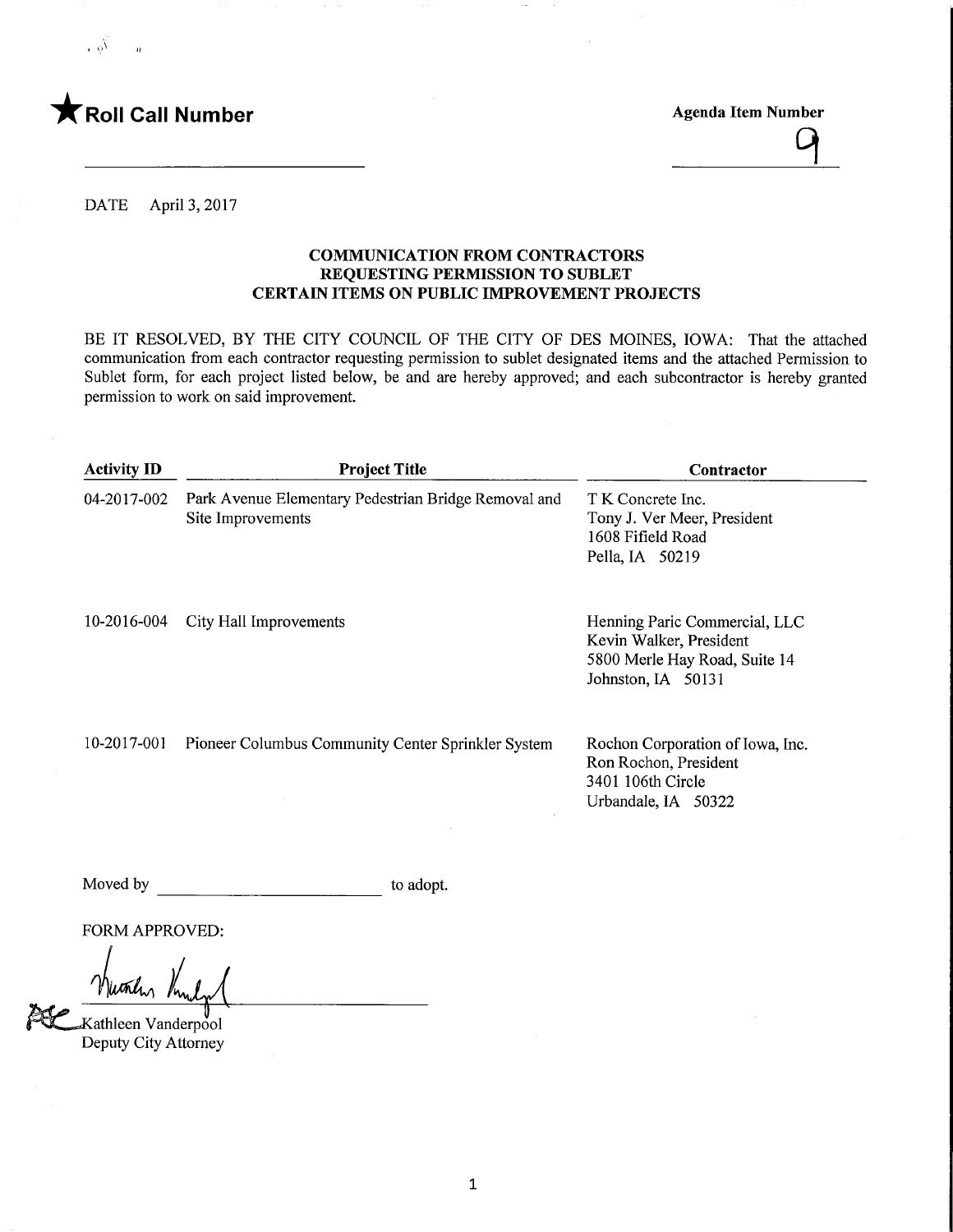

 $\overline{\mathcal{A}}$ 

DATE April 3, 2017

| <b>COUNCIL ACTION</b> | <b>YEAS</b> | <b>NAYS</b> | Pass | <b>ABSENT</b>   |
|-----------------------|-------------|-------------|------|-----------------|
| <b>COWNIE</b>         |             |             |      |                 |
| <b>COLEMAN</b>        |             |             |      |                 |
| <b>GATTO</b>          |             |             |      |                 |
| <b>GRAY</b>           |             |             |      |                 |
| <b>HENSLEY</b>        |             |             |      |                 |
| <b>MOORE</b>          |             |             |      |                 |
| WESTERGAARD           |             |             |      |                 |
| <b>TOTAL</b>          |             |             |      |                 |
| <b>MOTION CARRIED</b> |             |             |      | <b>APPROVED</b> |

### CERTIFICATE

I, DIANE RAUH, City Clerk of said City hereby certify that at a meeting of the City Council of said City of Des Moines, held on the above date, among other proceedings the above was adopted.

IN WITNESS WHEREOF, I have hereunto set my hand and affixed my seal the day and year first above written.

Mayor

**City Clerk**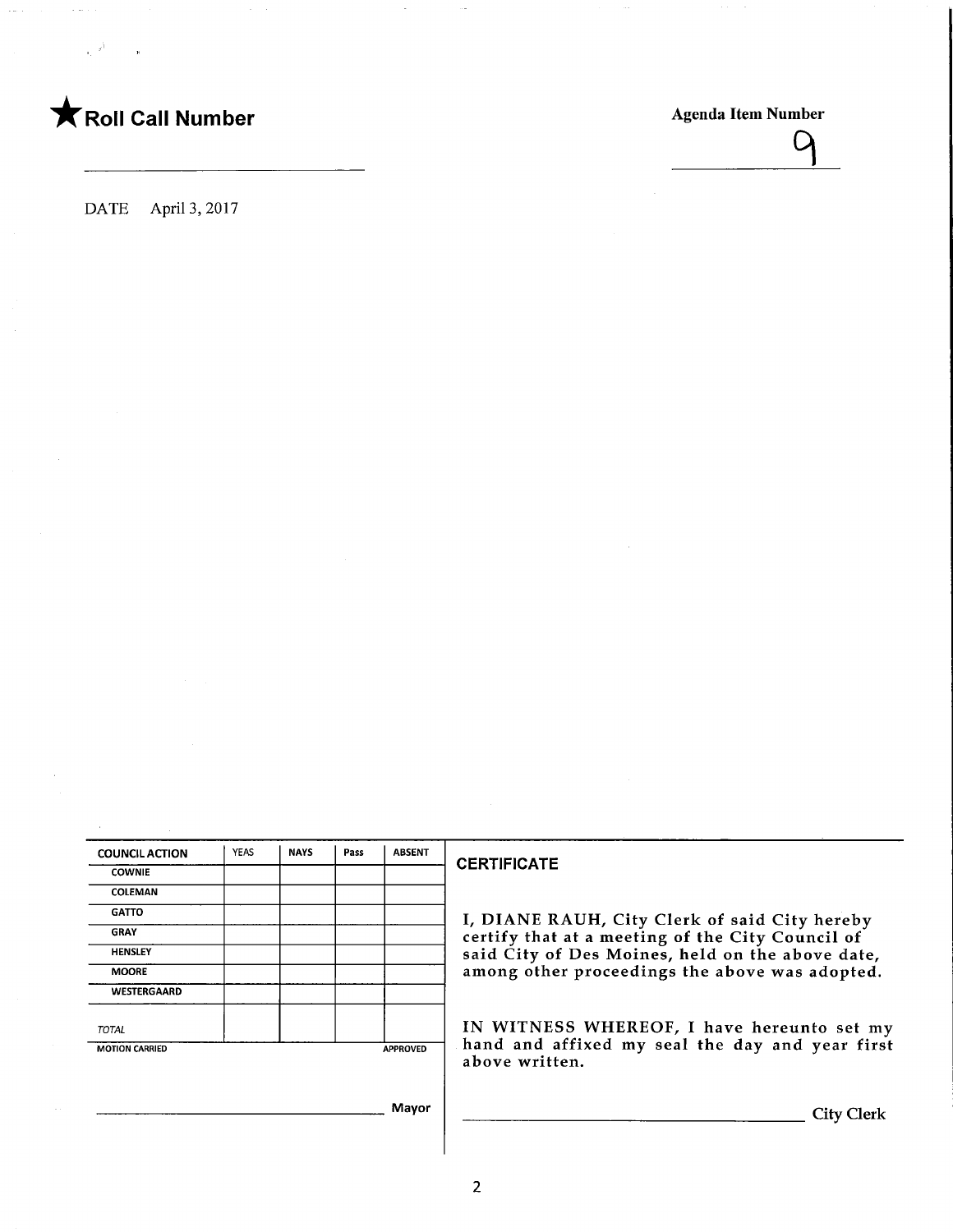ENGINEERING DEPARTMENT CITY OF DES MOINES, IOWA

Activity ID  $\frac{04-2017-002}{3/23/2017}$ 

 $3/23/2017$ 

 $\overline{\phantom{a}}$ 

## PERMISSION TO SUBLET

| Project                         | Park Avenue Elementary Pedestrian Bridge Removal and Site Improvements |                                                                                                                     |                   |                                                    |                                                      |
|---------------------------------|------------------------------------------------------------------------|---------------------------------------------------------------------------------------------------------------------|-------------------|----------------------------------------------------|------------------------------------------------------|
| T K Concrete Inc.<br>Contractor |                                                                        |                                                                                                                     |                   |                                                    |                                                      |
| <b>Federal Tax ID</b>           | 39-1898532                                                             | 15039<br>Contract No.                                                                                               |                   | Sublet Request No.                                 | 2                                                    |
| <b>ITEM TO BE SUBLET</b>        |                                                                        | <b>ORGANIZATION</b><br><b>TO PERFORM</b><br><b>WORK</b>                                                             | <b>DBE</b><br>Y/N | <b>COST OF</b><br><b>SPECIALTY</b><br><b>ITEMS</b> | <b>TOTAL COST</b><br><b>OF WORK</b><br><b>SUBLET</b> |
| Speed Feedback Signs            |                                                                        | Baker Electric, Inc.<br>111 Jackson Avenue<br>Des Moines, IA 50315<br>$(515)$ 288-6774<br>Federal Tax ID 42-0835172 | No                |                                                    | \$35,940.00                                          |
| <b>Pavement Markings</b>        |                                                                        | Quality Striping, Inc D/B/A<br>DPLM, Inc.<br>1704 E. Euclid Avenue<br>Des Moines, IA 50313<br>$(515)$ 289-1370      | No                |                                                    | \$15,494.50                                          |
| Traffic Control                 |                                                                        | Iowa Plains Signing, Inc.<br>P.O. Box 654<br>Slater, IA 50244<br>$(515)$ 685-3536<br>Federal Tax ID 42-1501734      | No                |                                                    | \$19,500.00                                          |

 $\frac{1}{2}$ 

 $\epsilon_F^{\rm eff}$ 

 $\bar{\mathbf{r}}$ 

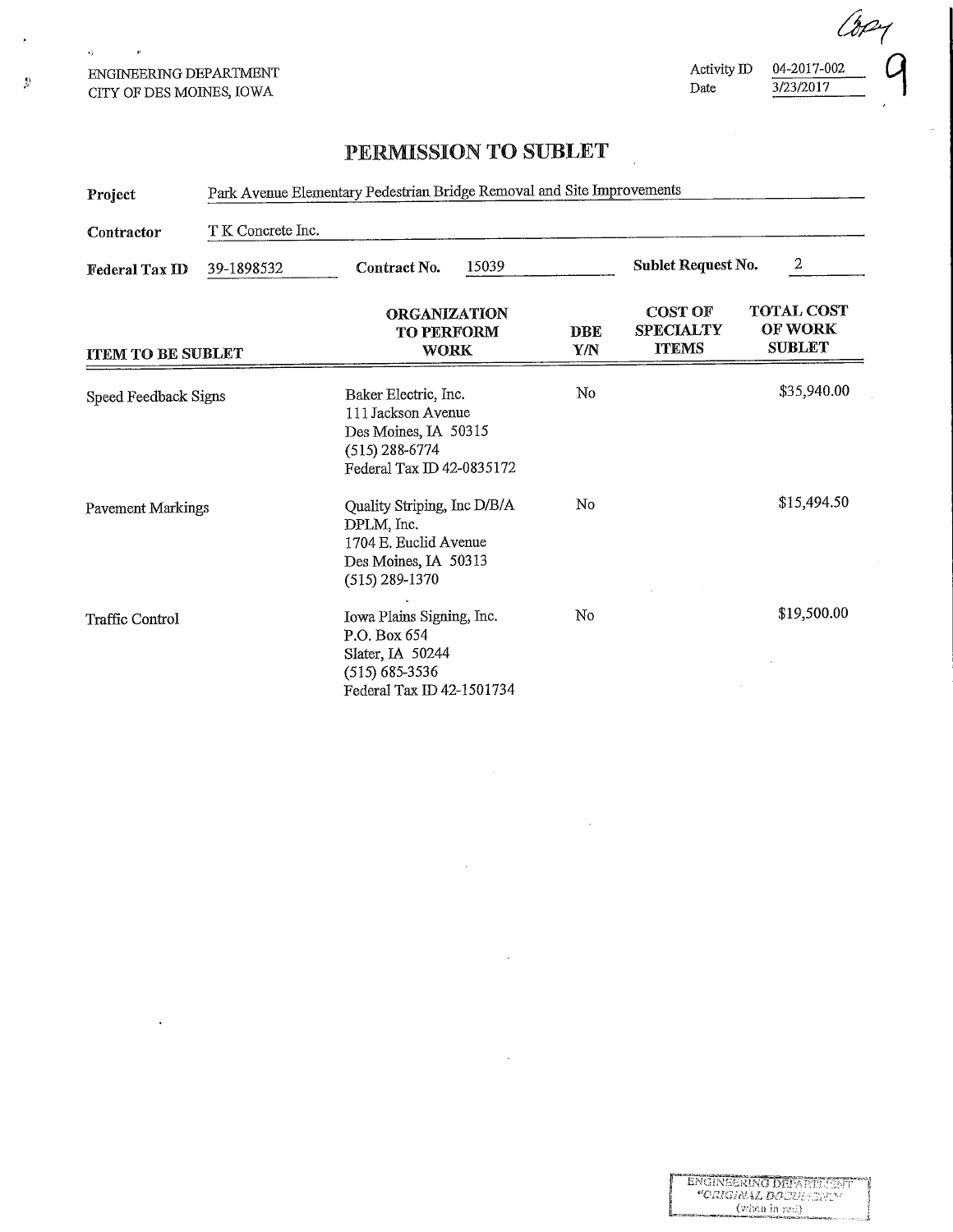|                                                  | Previous    | This        | Total             |     |
|--------------------------------------------------|-------------|-------------|-------------------|-----|
|                                                  | Request     | Request     | To Date           |     |
|                                                  |             |             |                   |     |
| Cost of Items Sublet                             | \$60,450.00 | \$70,934.50 | $$131,384.50$ (a) |     |
| Cost of Specialty Items Sublet                   |             |             |                   | (b) |
| Cost of Sublet Items Less Speciality Items       | \$60,450.00 | \$70,934.50 | $$131,384.50$ (c) |     |
| Contract Amount                                  |             |             | $$551,765.75$ (d) |     |
| Contract Amount Less Total Specialty Items (d-b) |             |             | $$551,765.75$ (e) |     |
| Percentage of Contract Sublet to Date (c/e)      |             |             | 23.81%            |     |

The prime contractor's request for Permission to Sublet the above items of work is approved with the understanding that the prime contractor shall be held responsible for the subcontractors' full compliance of all terms of the contract.

Attachment: Contractor's Letter Requesting Subletting

a)

Ì

 $\bar{z}$ 

Form Routing: Project Engr. - City Engr. - Engr. Admin. - City Clerk/City Manager -Engr. Admin. - Distribution

Form Distribution Original - Project File Copy - Project Engineer Copy - Prime Contractor

Roll Call No. Date

L

ENCINEERING DEFATET TENN "ORIGIMAL DGCVICATE" (when in rad)

المناسبات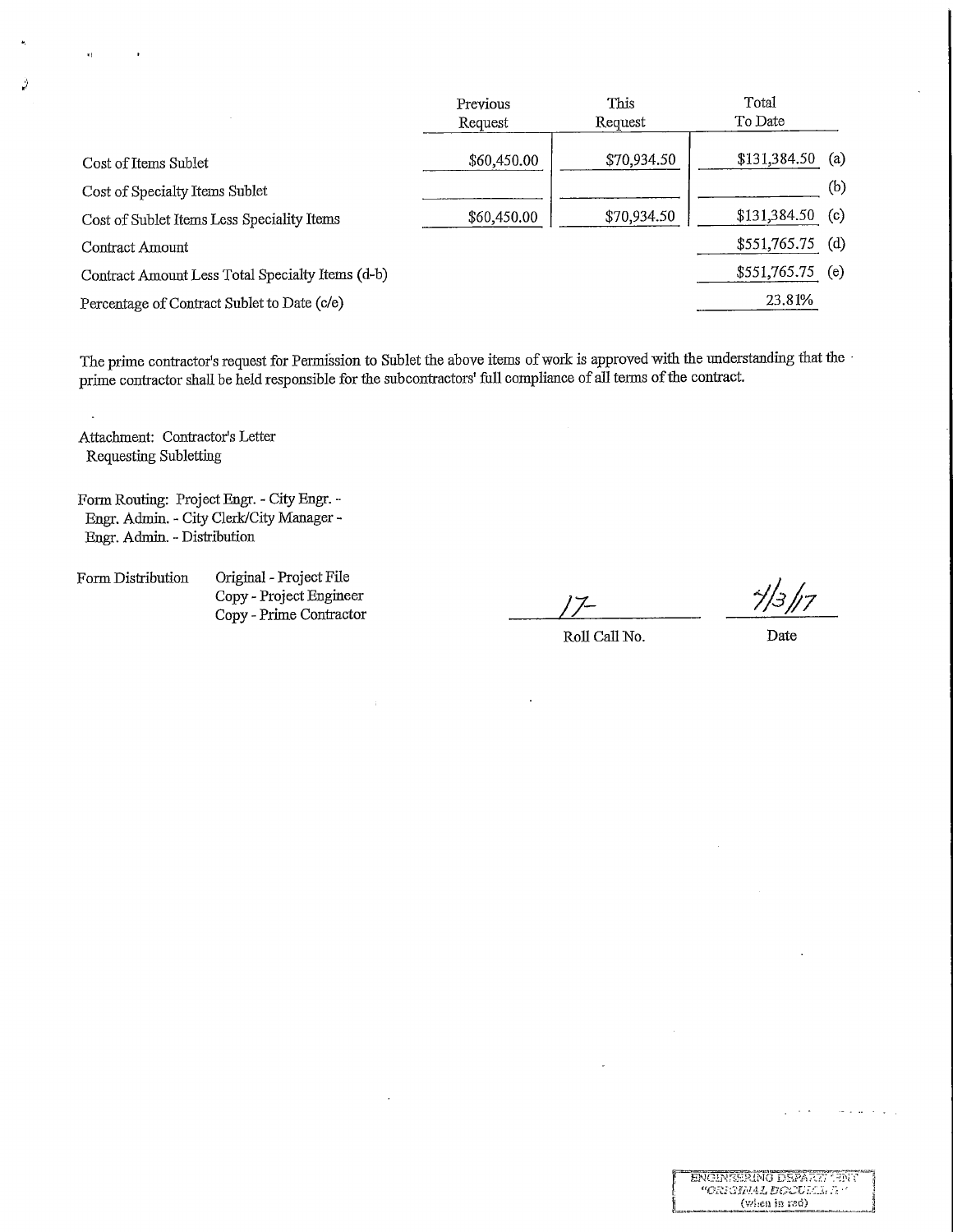### Bogenreif, Corey D.

| From:    | Shannon Sherwood <shannon@vermeergroup.com></shannon@vermeergroup.com> |
|----------|------------------------------------------------------------------------|
| Sent:    | Thursday, March 23, 2017 11:48 AM                                      |
| To:      | Bogenreif, Corey D.                                                    |
| Cc:      | Tony VerMeer                                                           |
| Subject: | FW: Park Avenue Elementary                                             |

### Corey,

The 3 subcontractors ycu have listed are correct, with the exception cf Iowa Plains Signing, Inc. amount being S19,SCC fcr Traffic Control cnly. The fcllcwine are additional subcontractors that need to be added to the project and that we will also need tax exempt certificates fcr.

| Baker Electric                                                       | \$35.940 | <b>Speed Feedback Signs</b> | 49-         |
|----------------------------------------------------------------------|----------|-----------------------------|-------------|
| 0835172<br><b>QSI (Quality Striping Inc.)</b> \$15,494.50<br>1653825 |          | <b>Pavement Markings</b>    | <b>77</b> – |

I also have submittals for Baker Electric. Co I send them to you or wait until the pre-con and have the supervisor bring them at that time?

Shannon A. Sherwood Executive Assistant/Estimating Assistant TK Concrete, Inc. 1608 Fifield Road Pella, 1A 50219 C64V 628-4590 Phone (641) 628-0064 Fax http://tkconcreteia.com

From: Tvm@vermeergroup.com [mailto:tvm@vermeergroup.com] Sent: Wednesday, March 22, 2017 4:03 PM To: Bogenreif, Corey D. <CDBogenreif@dmgov.org> Cc: Shannon Sherwood <Shannon@vermeergroup.com> Subject: Re: Park Avenue Elementary

Good afternoon Corey

I have Shannon my assistant getting info gathered for you regarding additional subs. Sounds good on the pre con in May as we intend to start as soon as school is out.

s

1

 $\mathbf{1}$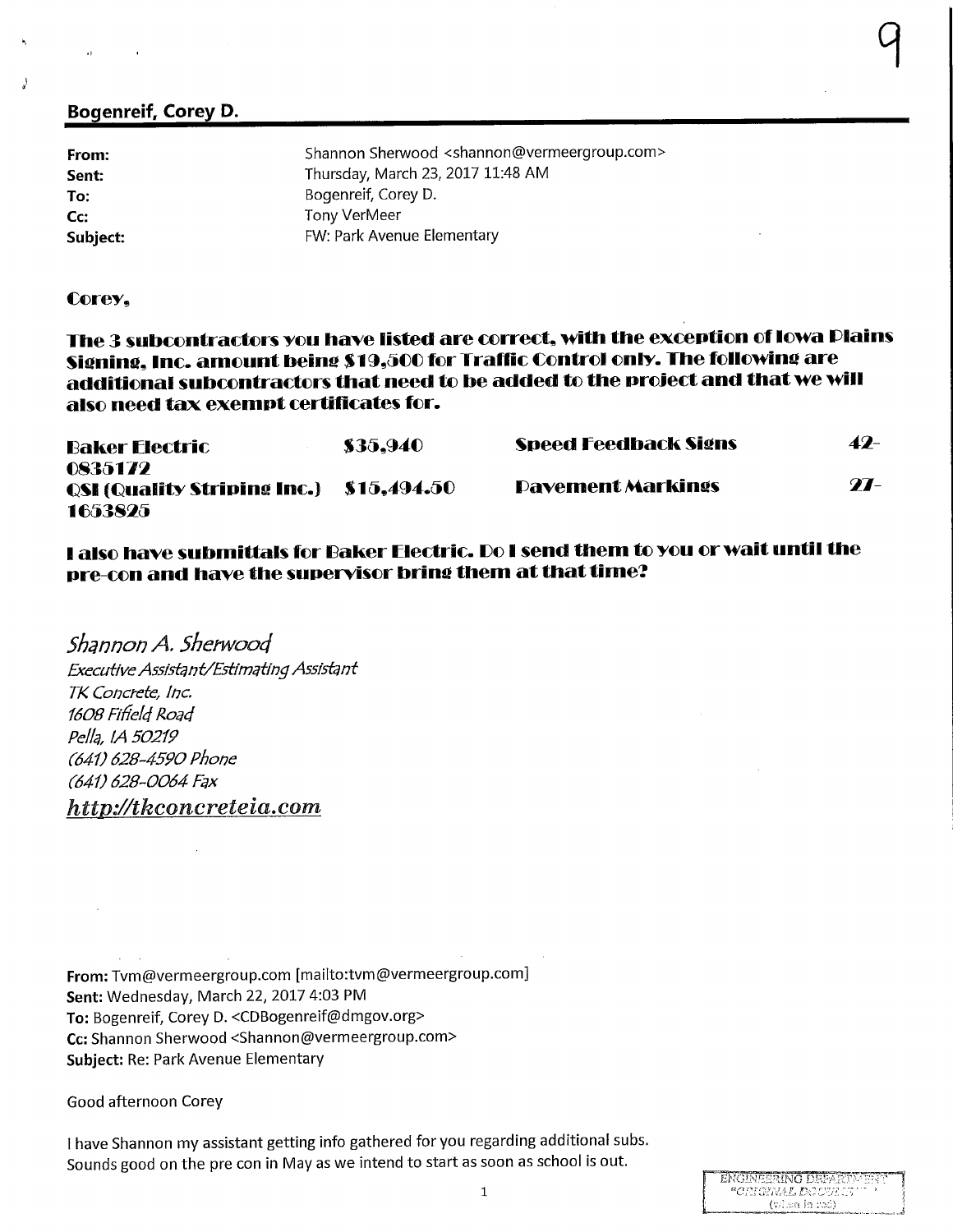### ENGINEERING DEPARTMENT CITY OF DES MOINES, IOWA

 $\mathbf{u}$ 

 $\bullet$ 

 $\frac{3/29/2017}{\sqrt{10^{-20}}}\$ 

# PERMISSION TO SUBLET

| Project                  | City Hall Improvements        |                                                                                                                                 |       |                   |                                                    |                                               |
|--------------------------|-------------------------------|---------------------------------------------------------------------------------------------------------------------------------|-------|-------------------|----------------------------------------------------|-----------------------------------------------|
| Contractor               | Henning Paric Commercial, LLC |                                                                                                                                 |       |                   |                                                    |                                               |
| <b>Federal Tax ID</b>    | 37-1779085                    | Contract No.                                                                                                                    | 14972 |                   | <b>Sublet Request No.</b>                          | $\boldsymbol{2}$                              |
| <b>ITEM TO BE SUBLET</b> |                               | <b>ORGANIZATION</b><br><b>TO PERFORM</b><br><b>WORK</b>                                                                         |       | <b>DBE</b><br>Y/N | <b>COST OF</b><br><b>SPECIALTY</b><br><b>ITEMS</b> | <b>TOTAL COST</b><br>OF WORK<br><b>SUBLET</b> |
| Finishes                 |                               | <b>Heartland Finishes</b><br>1305 E. Broadway<br>Des Moines, IA 50313<br>$(515)$ 244-8900<br>Federal Tax ID 30-0054971          |       | No                |                                                    | \$2,000.00                                    |
| Demolition Work          |                               | Sage Construction, LLC<br>395 NW 43rd Place<br>Des Moines, IA 50313<br>Federal Tax ID 42-2203397                                |       | No                |                                                    | \$4,500.00                                    |
| Door & Frame             |                               | Heartland Door & Frame<br>1305 E. Broadway<br>Des Moines, IA 50313<br>$(515)$ 244-8900<br>Federal Tax ID 26-0595292             |       | No                |                                                    | \$2,000.00                                    |
| <b>Window Treatments</b> |                               | <b>Heartland Window Treatments</b><br>1305 E. Broadway<br>Des Moines, IA 50313<br>$(515)$ 244-8900<br>Federal Tax ID 27-1086737 |       | No                |                                                    | \$2,000.00                                    |

÷,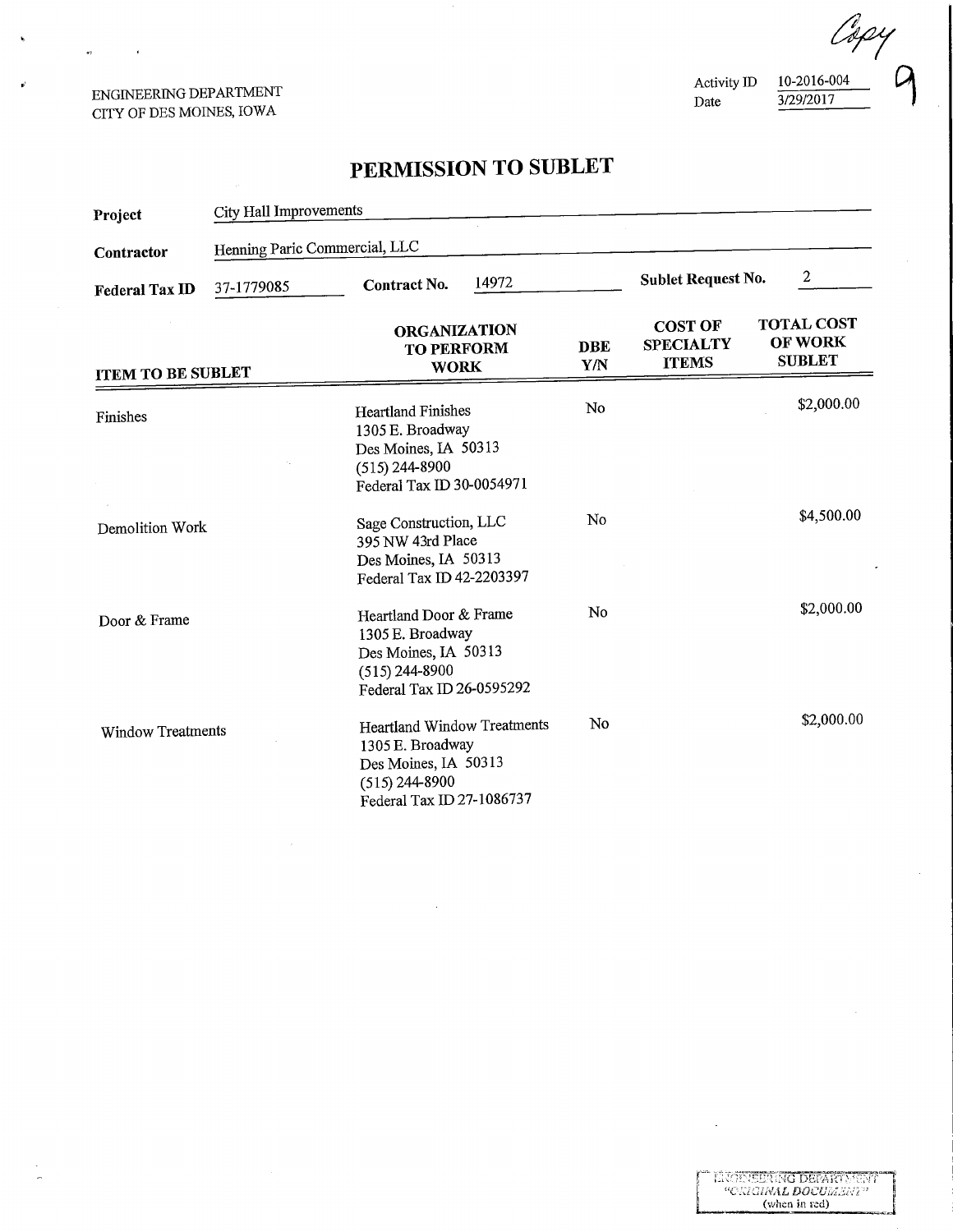|                                                  | Previous<br>Request | This<br>Request | Total<br>To Date      |
|--------------------------------------------------|---------------------|-----------------|-----------------------|
| Cost of Items Sublet                             | \$4,524,075.00      | \$10,500.00     | (a)<br>\$4,534,575.00 |
| Cost of Specialty Items Sublet                   | \$2,968,819.00      |                 | $$2,968,819.00$ (b)   |
| Cost of Sublet Items Less Speciality Items       | \$1,555,256.00      | \$10,500.00     | (c)<br>\$1,565,756.00 |
| Contract Amount                                  |                     |                 | (d)<br>\$5,528,425.00 |
| Contract Amount Less Total Specialty Items (d-b) |                     |                 | (e)<br>\$2,559,606.00 |
| Percentage of Contract Sublet to Date (c/e)      |                     |                 | 61.17%                |

The prime contractor's request for Permission to Sublet the above items of work is approved with die understanding that the prime contractor shall be held responsible for the subcontractors' full compliance of all terms of the contract.

Attachment: Contractor's Letter Requesting Subletting

 $\hat{\mathbf{q}}$ 

 $\overline{a}$ 

Form Routing: Project Engr. - City Engr. - Engr. Admin. - City Clerk/City Manager - Engr. Admin. - Distribution

Form Distribution Original - Project File Copy - Project Engineer  $\frac{2}{\text{opy - Project Engineering}}$  ,  $\frac{7}{7}$  ,  $\frac{7}{7}$  ,  $\frac{7}{7}$  ,  $\frac{7}{7}$  ,  $\frac{7}{7}$  ,  $\frac{7}{7}$  ,  $\frac{7}{7}$  ,  $\frac{7}{7}$  ,  $\frac{7}{7}$  ,  $\frac{7}{7}$  ,  $\frac{7}{7}$  ,  $\frac{7}{7}$  ,  $\frac{7}{7}$  ,  $\frac{7}{7}$  ,  $\frac{7}{7}$  ,  $\frac{7}{7}$  ,  $\frac{7}{7}$  ,

 $\frac{1}{2}$ 

 $\begin{array}{ll} \mbox{ENGNUSRING DRT} \\ \hline \end{array}$   $\begin{array}{ll} \mbox{SGCT} \\ \hline \end{array}$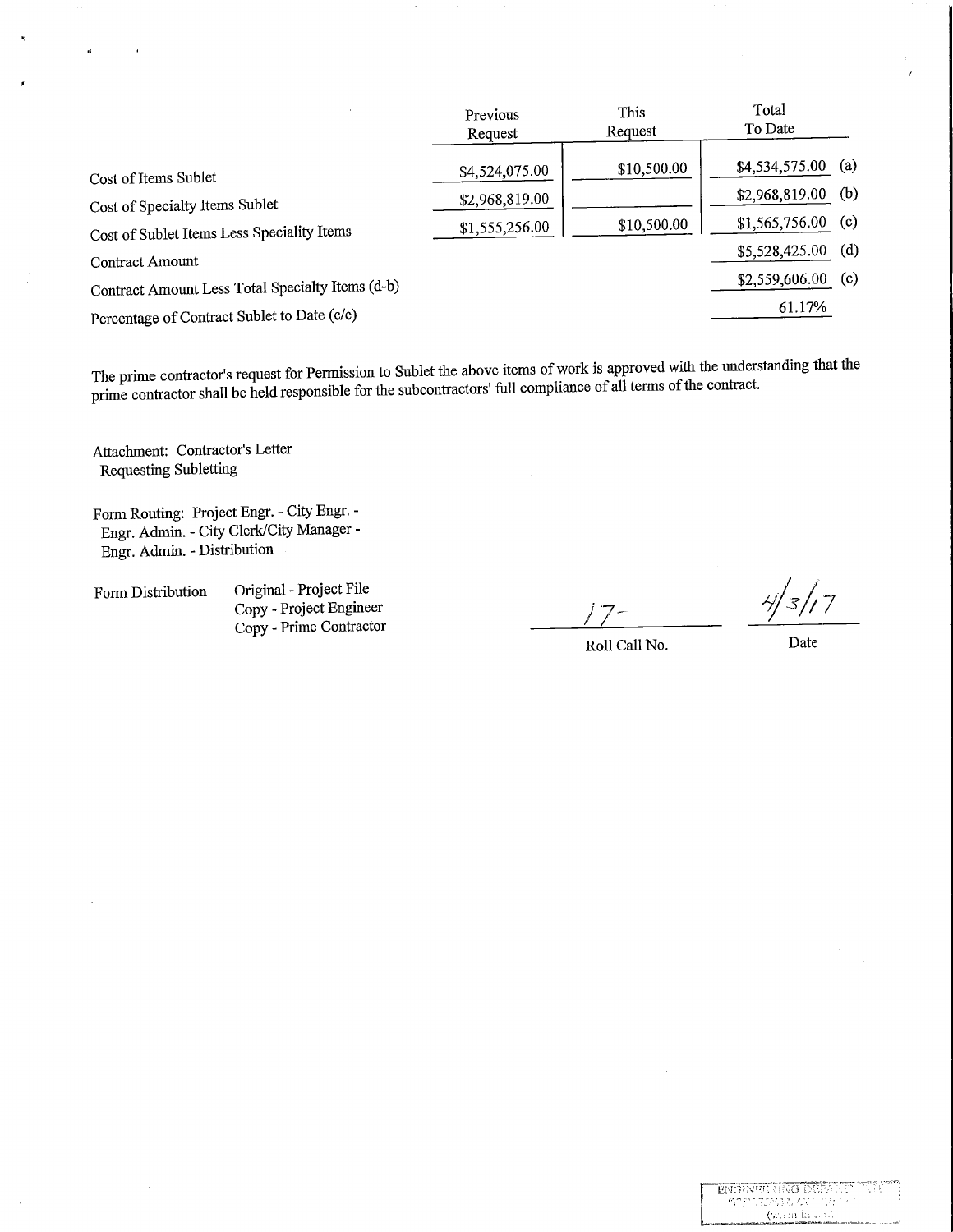# HENNING PARIC Johnston Office<br>
S800 Merle Hay Rd. EXPERIENCE. EXCELLENCE.<br>
Suite 14<br>
Johnston, IA 50131

5800 Merle Hay Rd. Suite 14

°\

Henning Paric Commercial, LLC intends to use the following on the Des Moines City Hall Renovation and Improvement Project,

Sage Construction, LLC 46-2203397 395 NW 43rd Place Des Moines, IA 50313

おも

ł.

 $\ddot{\phantom{a}}$ Í.

Contract Value for Sage Construction - \$4,500 TYPE OF WORK: IDEMOLITION

Heartland Finishes 30-0054971<br>Heartland Door & Frame 26-0595292 Heartland Door & Frame 26-0595292<br>Heartland Window Treatments 27-1086737 Heartland Window Treatments 1305 E Broadway Des Moines, IA 50313

Contract Value for Heartland Finishes - \$2,000 Contract Value for Heartland Door & Frame - \$2,000 Contract Value for Heartland Window Treatments - \$2,000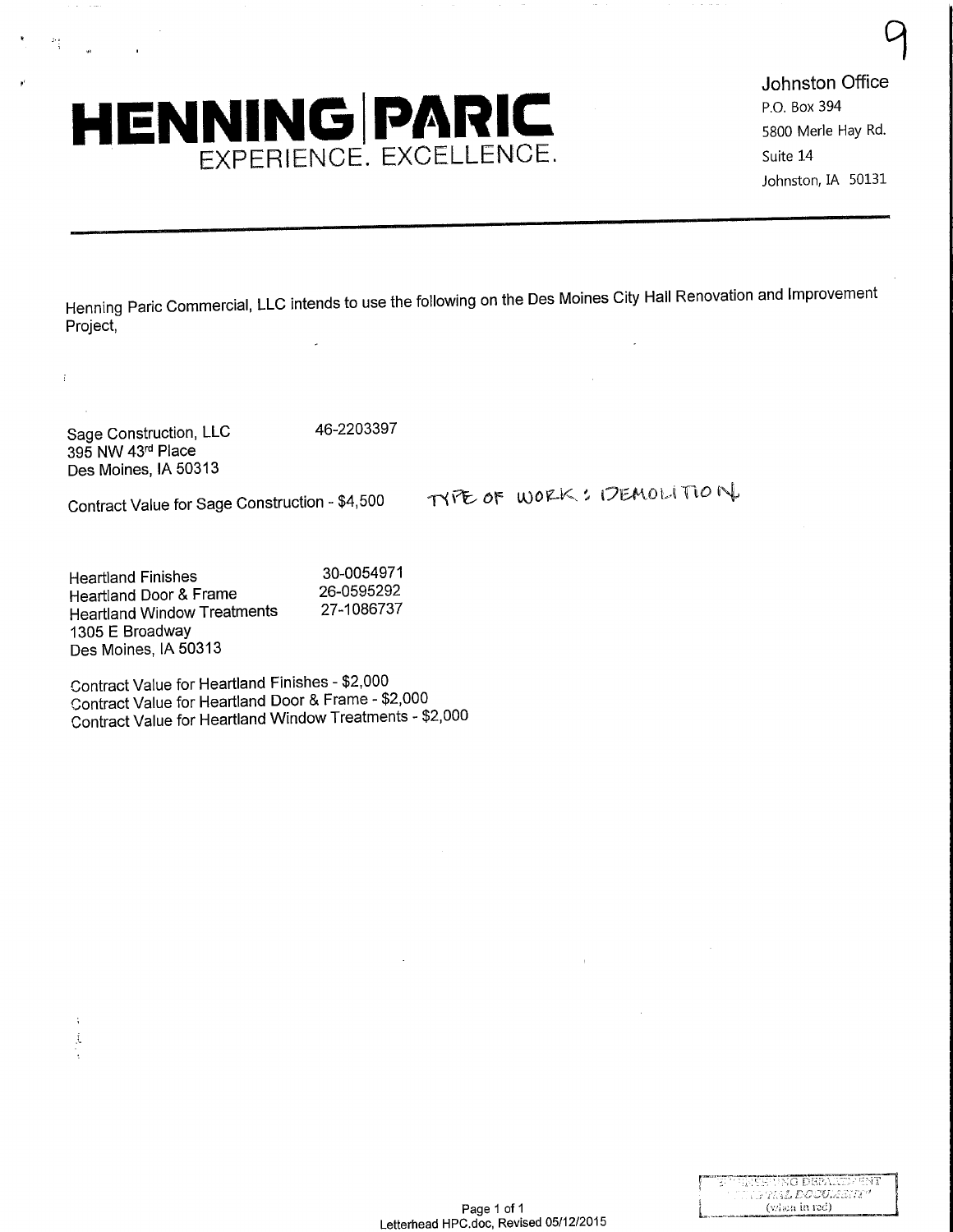ENGINEERING DEPARTMENT CITY OF DES MOINES, IOWA

Activity ID 10-2017-001<br>Date 3/28/2017 3/28/2017

Apy

 $\mathcal{L}$ 

### PERMISSION TO SUBLET

| Project                  | Pioneer Columbus Community Center Sprinkler System |                                                                                                                              |  |                    |                                                    |                                                      |
|--------------------------|----------------------------------------------------|------------------------------------------------------------------------------------------------------------------------------|--|--------------------|----------------------------------------------------|------------------------------------------------------|
| Contractor               | Rochon Corporation of Iowa, Inc.                   |                                                                                                                              |  |                    |                                                    |                                                      |
| Federal Tax ID           | 42-1527913                                         | 15026<br>Contract No.                                                                                                        |  | Sublet Request No. | 2                                                  |                                                      |
| <b>ITEM TO BE SUBLET</b> |                                                    | <b>ORGANIZATION</b><br><b>TO PERFORM</b><br><b>WORK</b>                                                                      |  | DBE<br>Y/N         | <b>COST OF</b><br><b>SPECIALTY</b><br><b>TTEMS</b> | <b>TOTAL COST</b><br><b>OF WORK</b><br><b>SUBLET</b> |
| Suspended ceiling work   |                                                    | <b>Premier Ceiling Systems</b><br>9651 Nixon Street<br>Indianola, IA 50125<br>$(515) 577 - 2869$<br>Federal Tax ID 800260370 |  | No                 | \$19,400.00                                        | \$19,400.00                                          |

|                                                  | Previous<br>Request | This<br>Request | Total<br>To Date |     |
|--------------------------------------------------|---------------------|-----------------|------------------|-----|
| Cost of Items Sublet                             | \$69,000.00         | \$19,400.00     | \$88,400.00      | (a) |
| Cost of Specialty Items Sublet                   |                     | \$19,400.00     | \$19,400.00      | (b) |
| Cost of Sublet Items Less Speciality Items       | \$69,000.00         |                 | \$69,000.00      | (c) |
| Contract Amount                                  |                     |                 | \$210,000.00     | (d) |
| Contract Amount Less Total Specialty Items (d-b) |                     |                 | \$190,600.00     | (e) |
| Percentage of Contract Sublet to Date (c/e)      |                     |                 | 36.20%           |     |

The prime contractor's request for Permission to Sublet the above items of work is approved with the understanding that the prime contractor shall be held responsible for the subcontractors' full compliance of all terms of the contract,

Attachment: Contractor's Letter Requesting Subletting

Form Routing: Project Engr. - City Engr. - Engr. Admia. - City Clerk/City Manager - Engr. Admm. - Distribution

Form Distribution Original - Project File Copy - Project Engineer Original - Project File<br>
Copy - Project Engineer<br>
Copy - Prime Contractor<br>
Ro

 $\frac{4}{3}$  | 1

Roll Call No.

Date

ENGINEERING DEFARTMENT (when in red)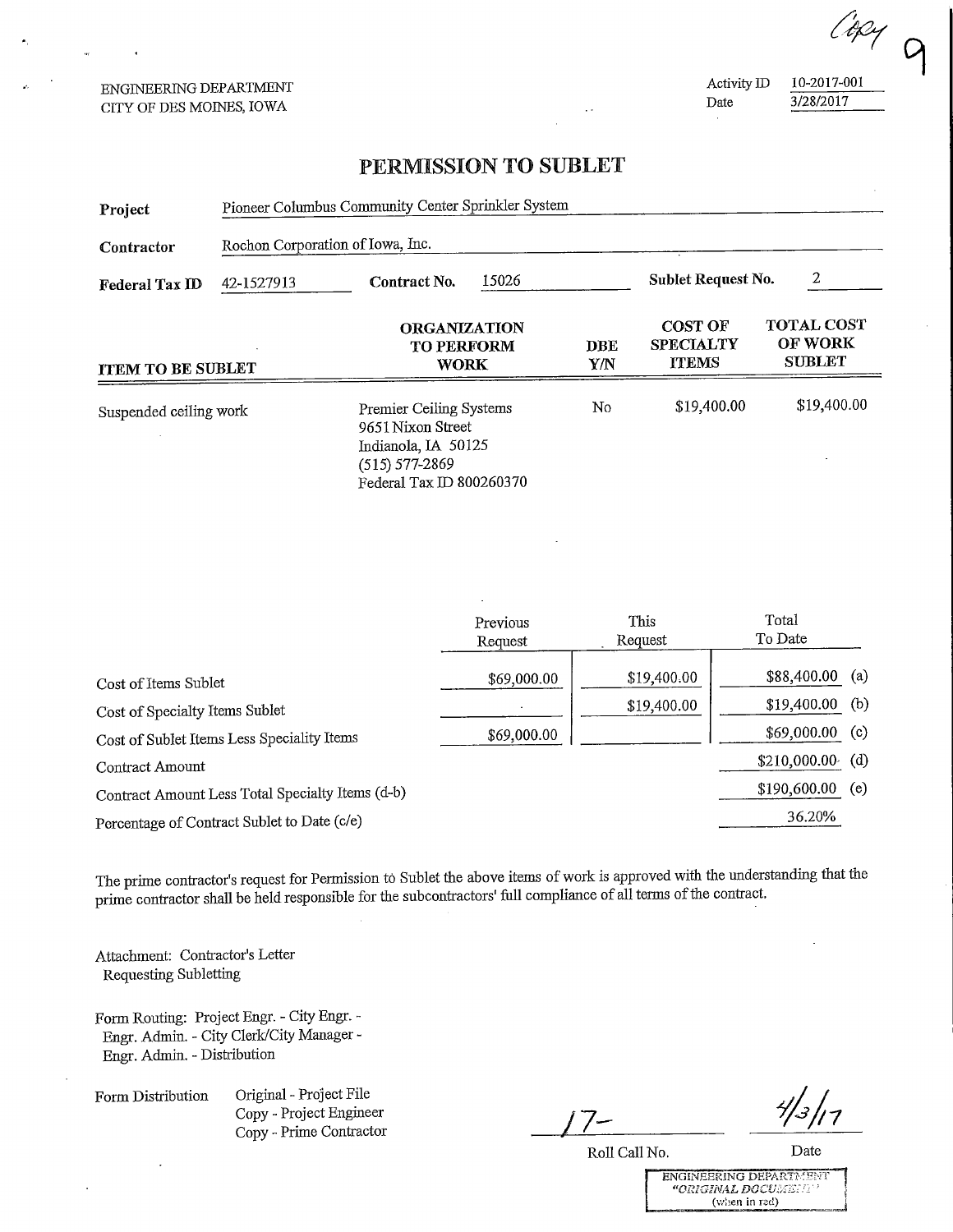### Dinges, Mark P.

From: From: Russell Carew <rcarew@rochoncorpofiowa.com><br>
Sent: Fuesday, March 14, 2017 8:28 PM Tuesday, March 14, 2017 8:28 PM To: Dinges, Mark P.<br>
Co: The Communication of the Contract Philippen' Cc: Cc: 'Rick Phippen'<br>
Subject: 'Subject: 'Subject: 'Subject: 'Subject: 'Subject: 'Subject: 'Subject: 'Subject: 'Subject: 'Subject: FW: Pioneer Sprinkler Bid

Mark can you provide a status update?

From: Rick Phippen [mailto:premierceilings@msn.com] Sent: Sunday, March 12, 2017 11:23 AM To: Russell Carew <rcarew@rochoncorpofiowa.com> Subject: Re: Pioneer Sprinkler Bid

Still waiting for tax exempt form. my tax id # 800260370

Thank you,

### Premier Ceiling Systems, LLC

Rick Phippen

9651 Nixon

Indianola, la. 50125 premierceilings@msn.com (515) 577-2869 (515) 962-2781 fax

From: Russell Carew <rcarew@rochoncorpofiowa.com> Sent: Wednesday, February 22, 2017 12:35 PM To: 'Rick Phippen' Subject: RE: Pioneer Sprinkler Bid

Can you shoot me your Tax ID and I will request one?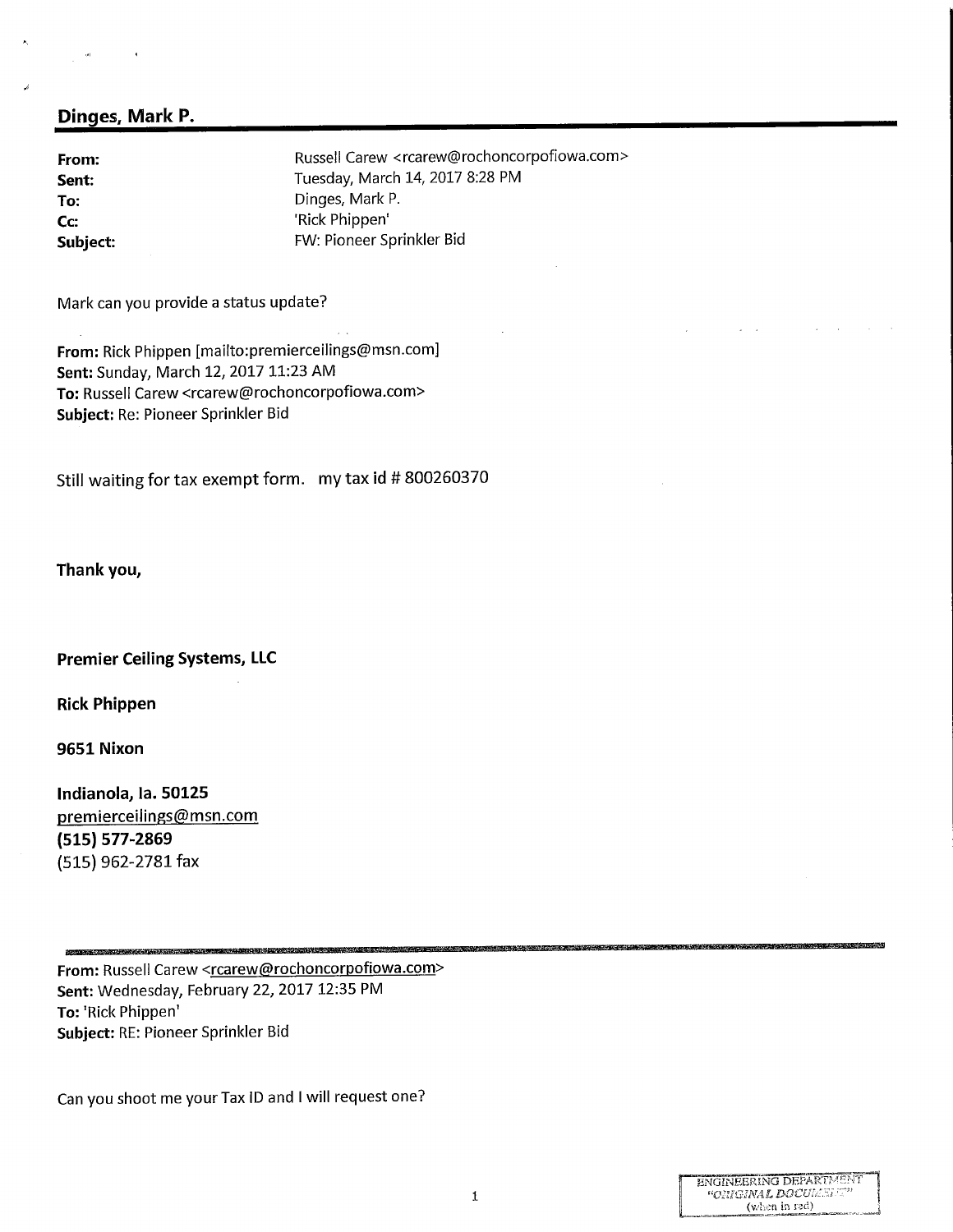From: Rick Phippen [mailto:premierceilings@msn.com] Sent: Wednesday, February 22, 2017 12:27 PM To: Russell Carew <rcarew@rochoncorpofiowa.com> Subject: Re: Pioneer Sprinkler Bid

can you send me tax exempt cert? I dont find one and my supplier has charged sales tax

Thank you,

Premier Ceiling Systems, LLC

Rick Phippen

9651 Nixon

Indianola, la. 50125 premierceilings@msn.com (515) 577-2869 (515) 962-2781 fax

From: Russell Carew <rcarew@rochoncorpofiowa.com> Sent: Wednesday, February 22, 2017 11:59 AM To: 'Rick Phippen' Subject: RE: Pioneer Sprinkler Bid

Rick can you get me an AIA pay app? With labor and materials broke out?

 $\sim$  100  $\sim 100$ From: Rick Phippen [mailto:premierceilings@msn.com] Sent: Wednesday, February 22, 2017 11:13 AM To: Russell Carew <rcarew@rochoncorpofiowa.com> Subject: Re: Pioneer Sprinkler Bid

Partial invoice for phase II

°1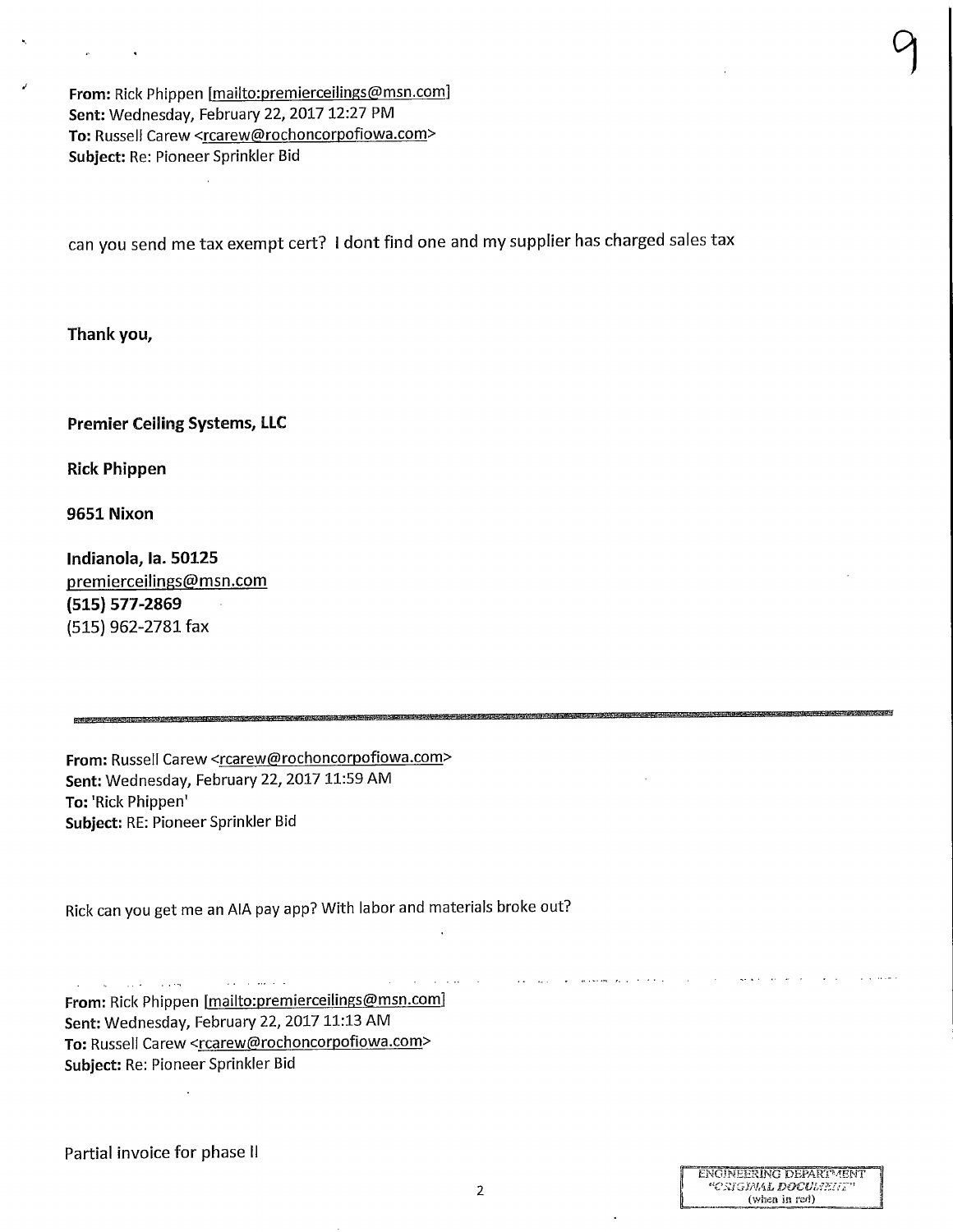Thank you,

 $\sim 10^{11}$  km s  $^{-1}$ 

### Premier Ceiling Systems, LLC

Rick Phippen

9651 Nixon

Indianola, la. 50125 premierceilings@msn.com (515) 577-2869 (515) 962-2781 fax

From: Russell Carew <rcarew@rochoncorpofiowa.com> Sent: Thursday, November 10, 2016 7:30 AM To: 'Rick Phippen' Subject: RE: Pioneer Sprinkler Bid

Cool!

From: Rick Phippen [mailto:premierceilings@msn.com] Sent: Thursday, November 10, 2016 6:25 AM To: Russell Carew <rcarew@rochoncorpofiowa.com> Subject: Re: Pioneer Sprinkler Bid

Russell, I have done a takeoff and the footage is less, so we are good with the \$19/400 pricing.

Thank you,

Premier Ceiling Systems, LLC

| ENGENEERING DERATIMENT |
|------------------------|
| KONTAVAL DOCEH VETK    |
| (when in red)          |
|                        |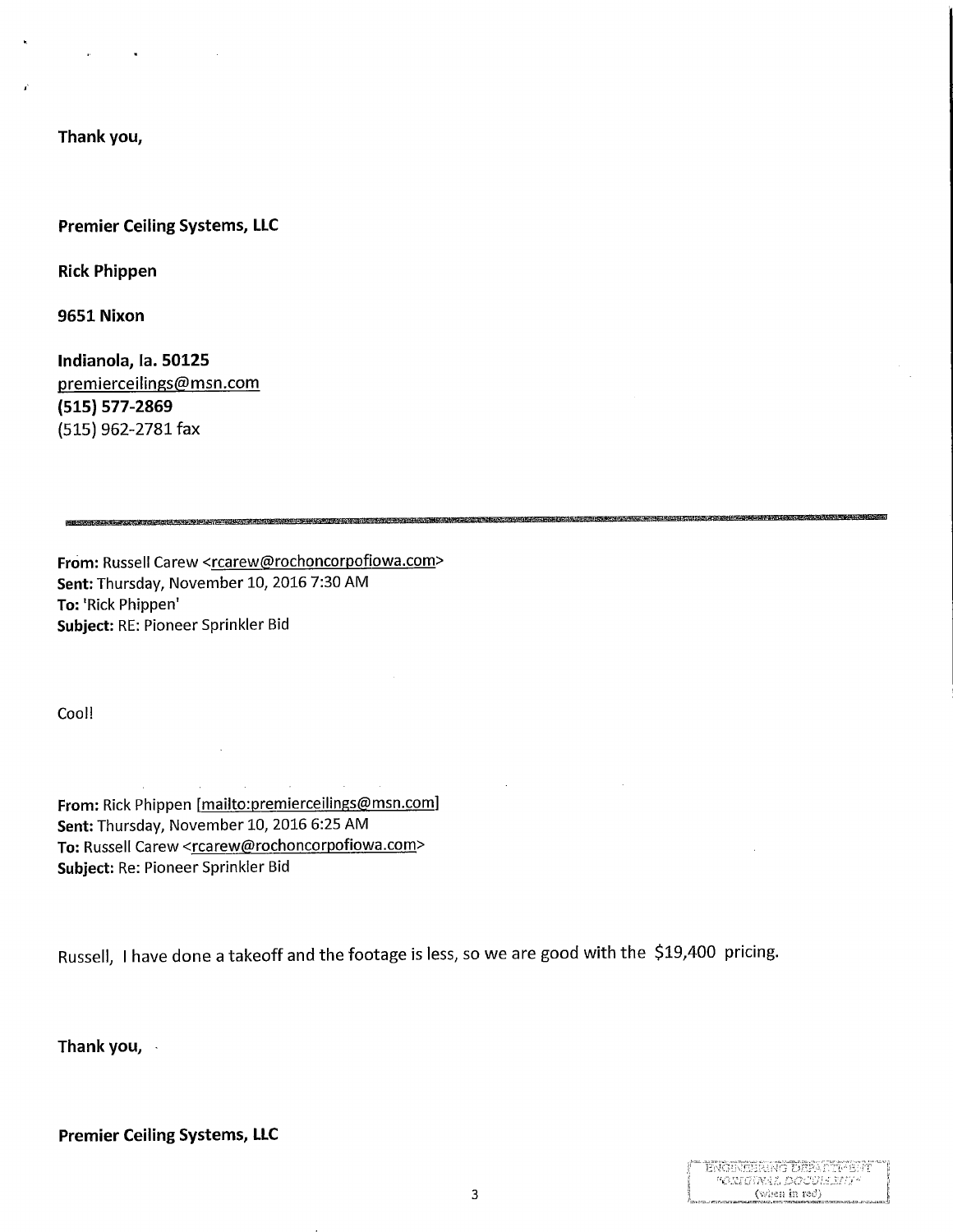### Rick Phippen

9651 Nixon

Indianola, la. 50125 premierceilings@msn.com (515) 577-2869 (515) 962-2781 fax

From: Russell Carew <rcarew@rochoncorpofiowa.com> Sent: Wednesday, November 9, 2016 7:29 AM To: 'Rick Phippen' Subject: RE: Pioneer Sprinkler Bid

Sorry about that Rick 1 clearly did not do my math right.

From: Rick Phippen [mailto:premierceilings@msn.com] Sent: Wednesday, November 9, 2016 5:41 AM To: Russell Carew <rcarew@rochoncorpofiowa.com> Subject: Re: Pioneer Sprinkler Bid

I have attached my bid for the original project at Pioneer. The footage breakdown puts me at \$2.22 per foot. I don't know where you got \$1.85. That is your mistake. I told you I would do it for the same price per sq. ft. I did not get a chance to do a takeoff yet, that could help if your footage is long.

 $\bigcap$